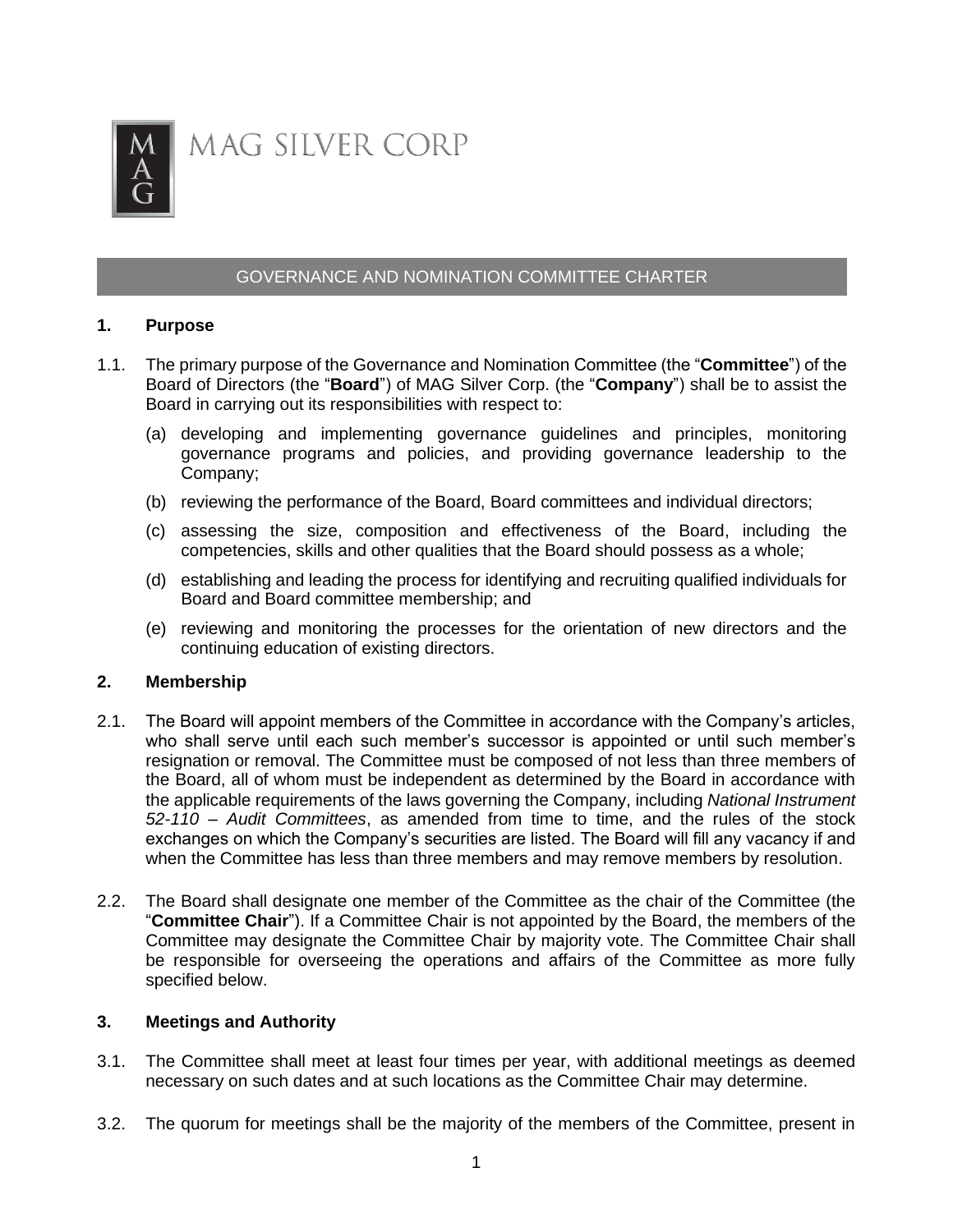person or by telephone or other communication medium that permits all persons participating in the meeting to communicate with each other. No business may be transacted by the Committee at a meeting unless a quorum of the Committee is present.

- 3.3. The Committee may invite an advisor (or advisors), including any member of the Company's management team or other person, to attend all or part of any meetings of the Committee, to make presentations, participate in discussions, or provide information and assistance to the Committee as required.
- 3.4. Members of the Board who are not members of the Committee may attend Committee meetings at their discretion.
- 3.5. The Committee may call upon and have access to resources for additional information or advice including external consultants. The Committee has unrestricted access to employees and records to the fullest extent permitted by law and is authorized to take advice from external parties, as appropriate, at the Company's expense.
- 3.6. The Committee Chair, any member of the Committee, the chair of the Board or the Chief Executive Officer may call a meeting of the Committee by notifying the Company's Corporate Secretary who will notify all members of the Board. Notice of the time and place of each meeting shall be given at least 24 hours prior to the time fixed for such meeting.
- 3.7. For each Committee meeting, the Committee Chair shall develop and set the agenda, in consultation with the other members of the Committee, the Board and management, as necessary or appropriate. The agenda and other materials concerning the business to be conducted at the meeting shall, to the extent practicable, be communicated to the Committee members sufficiently in advance of each meeting to permit meaningful review.
- 3.8. As part of each Committee meeting, the Committee shall hold an in-camera session at which management and non-independent directors of the Board are not present, and the agenda for each Committee meeting will afford an opportunity for such a session.
- 3.9. The Corporate Secretary of the Company will act as secretary for meetings of the Committee. In the event that there is no Corporate Secretary or she/he is not available, the Committee Chair will appoint a member of the Committee or other person, as appropriate, to act as secretary for the purposes of such meeting. Minutes will be recorded at each meeting and approved at the following Committee meeting. Following each Committee meeting, the Committee Chair will report to the Board on the issues considered by the Committee, any recommendations being made by the Committee for approval by the Board and on any actions taken by the Committee.

## **4. Responsibilities and Duties**

- 4.1. The Committee shall have the responsibilities set out below as well as any other responsibilities that are specifically delegated to the Committee by the Board which the Board is authorized to delegate by applicable laws and regulations.
- 4.2. In addition to these responsibilities, the Committee shall perform the functions and responsibilities required of a corporate governance and nominating committee by the Company's governing corporate statute, applicable securities laws, any exchange upon which securities of the Company are listed, or any governmental or regulatory body exercising authority over the Company, as are in effect from time to time (collectively, the "**Applicable**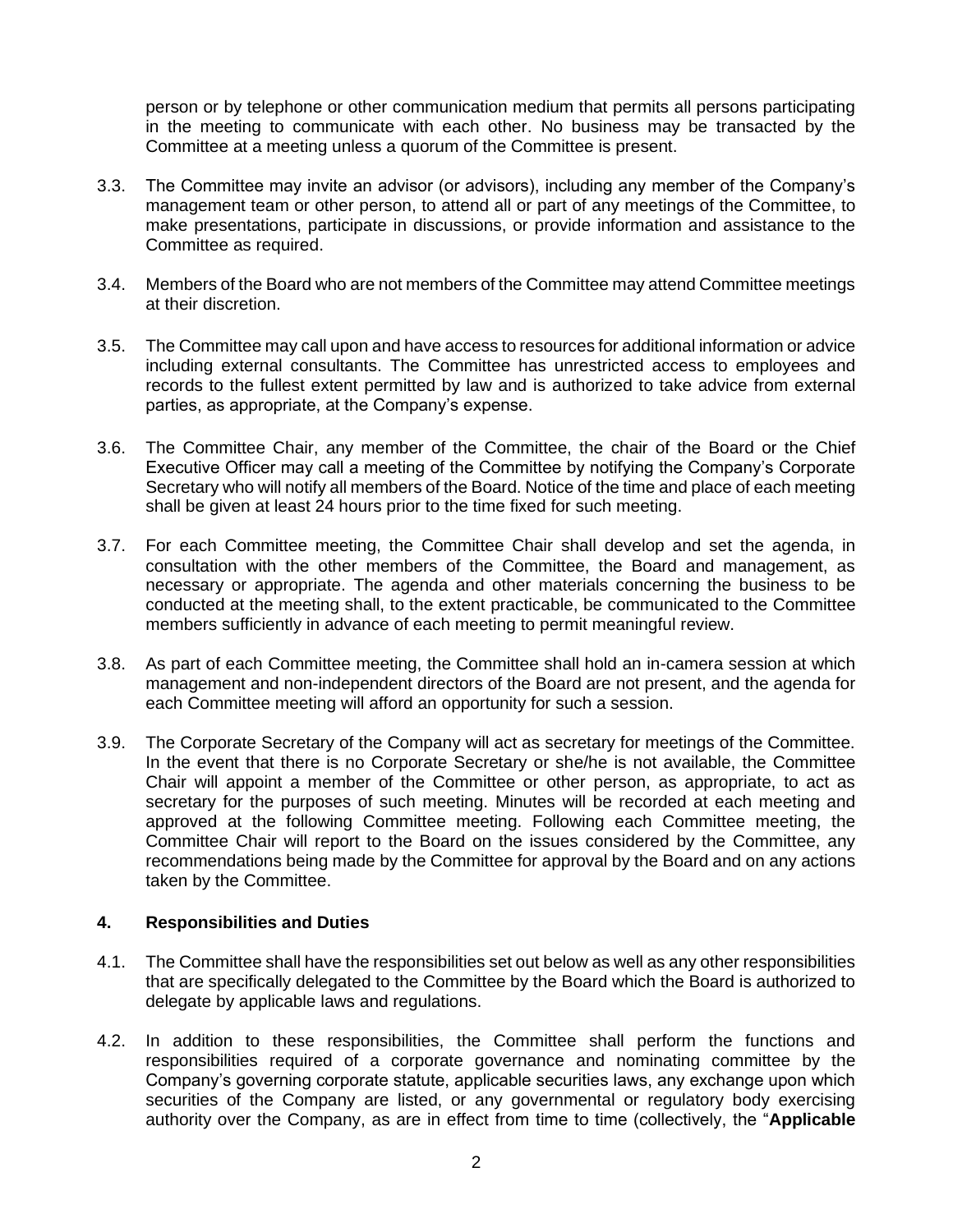**Requirements**") or as the Board otherwise deems necessary or appropriate.

### *A. Corporate Governance Matters:*

To fulfil its responsibilities with respect to corporate governance matters, the Committee shall:

- (a) in consultation with the chair of the Board, implement and facilitate the Company's process for evaluating the effectiveness of the Board, as well as the committees of the Board and individual directors, with a view to making certain that they are fulfilling their respective responsibilities and duties and working together effectively;
- (b) regularly assess the Board's relationship with management to ensure that the Board is able to, and in fact does, function independently of management;
- (c) recommend to the Board one member of the Board to serve as chair of the Board;
- (d) regularly review overall governance principles, monitor disclosure and best practices of comparable and leading companies, and bring forward to the Board a list of corporate governance issues for review, discussion or action by the Board or a committee thereof;
- (e) annually review the mandate of the Board and the charters for each standing committee of the Board, together with the mandates of the chair of the Board and the chair of each standing committee, and the position description for the Chief Executive Officer, to ensure compliance with the Applicable Requirements, and where necessary recommend changes to the Board for approval;
- (f) annually review the Company's Timely Disclosure, Confidentiality and Insider Trading Policy; Diversity, Equity and Inclusion Policy; Anti-Bribery and Anti-Corruption Policy; Majority Voting Policy; Advance Notice Policy, and other governance policies of the Company, to ensure compliance with the Applicable Requirements, and where necessary, or desirable on account of governance trends that are appropriate for the Company, recommend changes, or the adoption of further policies, to the Board for approval;
- (g) monitor conflicts of interest (real or perceived) of members of the Board and management in accordance with the Company's Code of Business Conduct and Ethics (the "**Code**") and report to the Board on compliance with, material departures from, and investigations and any resolutions of complaints received under the Code, and approve waivers from the Code as the Committee considers appropriate, and where necessary recommend changes to the Board for approval;
- (h) review, monitor and make recommendations regarding new director orientation process and the continuing education of existing directors;
- (i) review and approve any governance disclosure of the Company before it is publicly disclosed;
- (j) consider annually management's recommendations with respect to the process and format of the Company's annual general meeting of shareholders, including without limitation the location of such meeting (virtual, in-person or hybrid) and the delivery method for the Company's proxy materials;
- (k) review all shareholder proposals submitted to the Company in connection with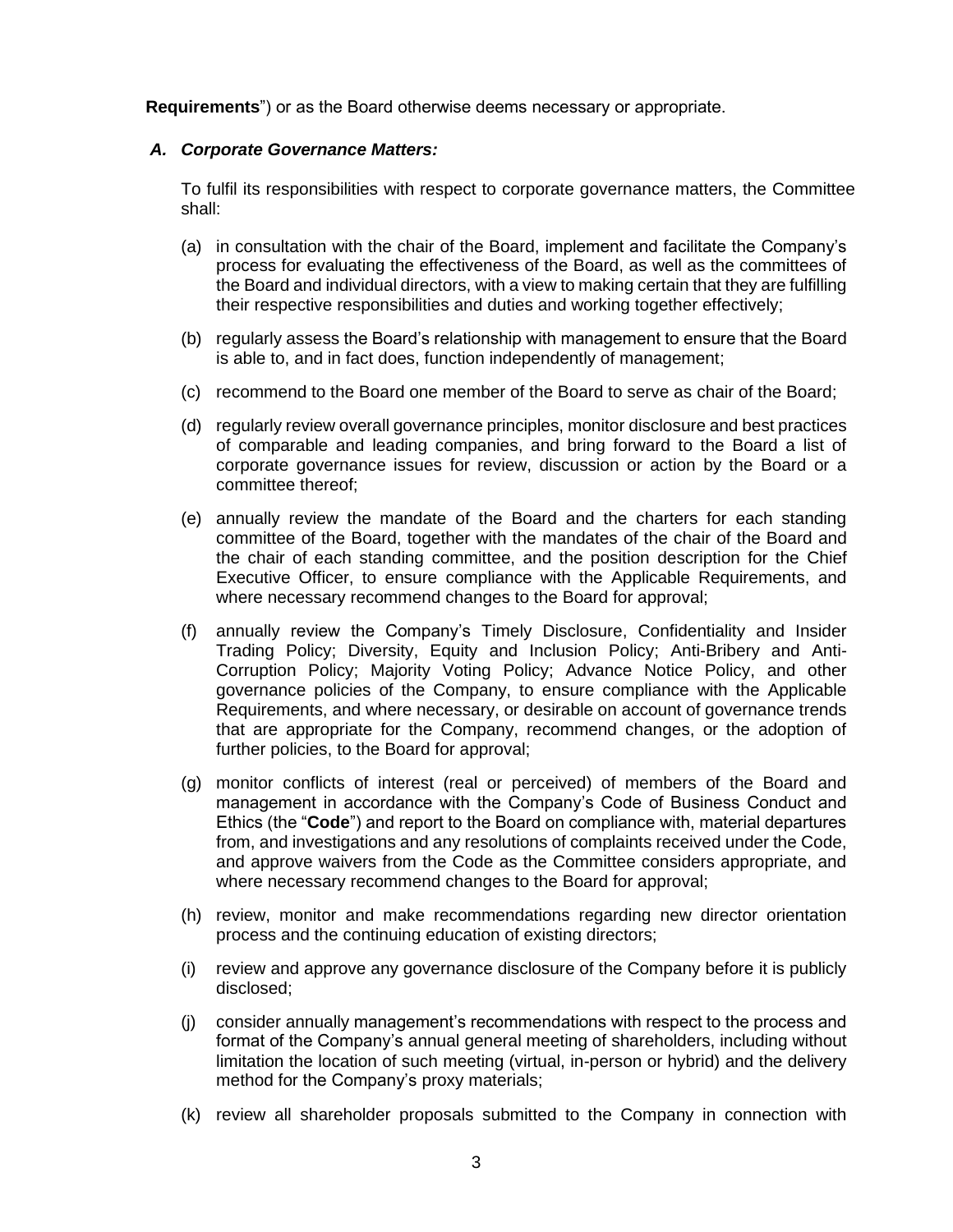meetings of shareholders (including any proposal relating to the nomination of a member of the Board) and the timeliness of the submission thereof, taking into consideration the guidelines set out in the Company's Advance Notice Policy, and recommend to the Board appropriate action on each such proposal;

- (l) annually review the Company's directors' and officers' third-party liability insurance to consider the adequacy of coverage; and
- (m) oversee the Company's approach to appropriately addressing potential risks related to governance matters.

#### *B. Nomination Matters:*

To fulfil its responsibilities with respect to nomination matters, the Committee shall:

- (a) establish policies and procedures for (i) identifying and selecting potential nominees for the Board and (ii) considering all nominees to the Board including those recommended by shareholders;
- (b) develop a long-term succession plan for the Board and annually or as required, identify and recruit potential nominees for election or appointment to the Board and, after considering:
	- the results of the Board and director effectiveness evaluation process;
	- the competencies, skills and other qualities that the Committee considers to be necessary for the Board as a whole to possess; the competencies, skills and other qualities that the Committee considers each existing director to possess (in the form of a skills matrix); and the competencies, skills and other qualities each new nominee would bring to the Board;
	- the amount of time and resources that nominees have available to fulfill their duties as Board members;
	- any agreements or other arrangements concerning the size, qualifications or composition of the Board or any of its committees;
	- the business and strategy of the Company;
	- the objectives of the Company's Diversity, Equity and Inclusion Policy; and
	- the independence or other requirements under the Applicable Requirements,

recommend to the Board the individual nominees for consideration by, and for presentation to, the shareholders at the Company's next annual meeting of shareholders or appointment to the Board between such meetings;

- (c) periodically, and not less than annually, undertake an assessment of the independence of the members of the Board and examine the proportion of independent directors on the Board, with a view to determining the impact of the number of independent directors on the effectiveness of the Board and the ability of the Board to act independently of management, and recommend to the Board, if necessary, a reduction or increase in the number of independent directors;
- (d) periodically undertake an examination of the size of the Board and each Board committee, with a view to determining the impact of the number of directors on the effectiveness of the Board and its committees in fulfilling their responsibilities, and recommend to the Board, if necessary, a reduction or increase in the size of the Board or any Board committee;